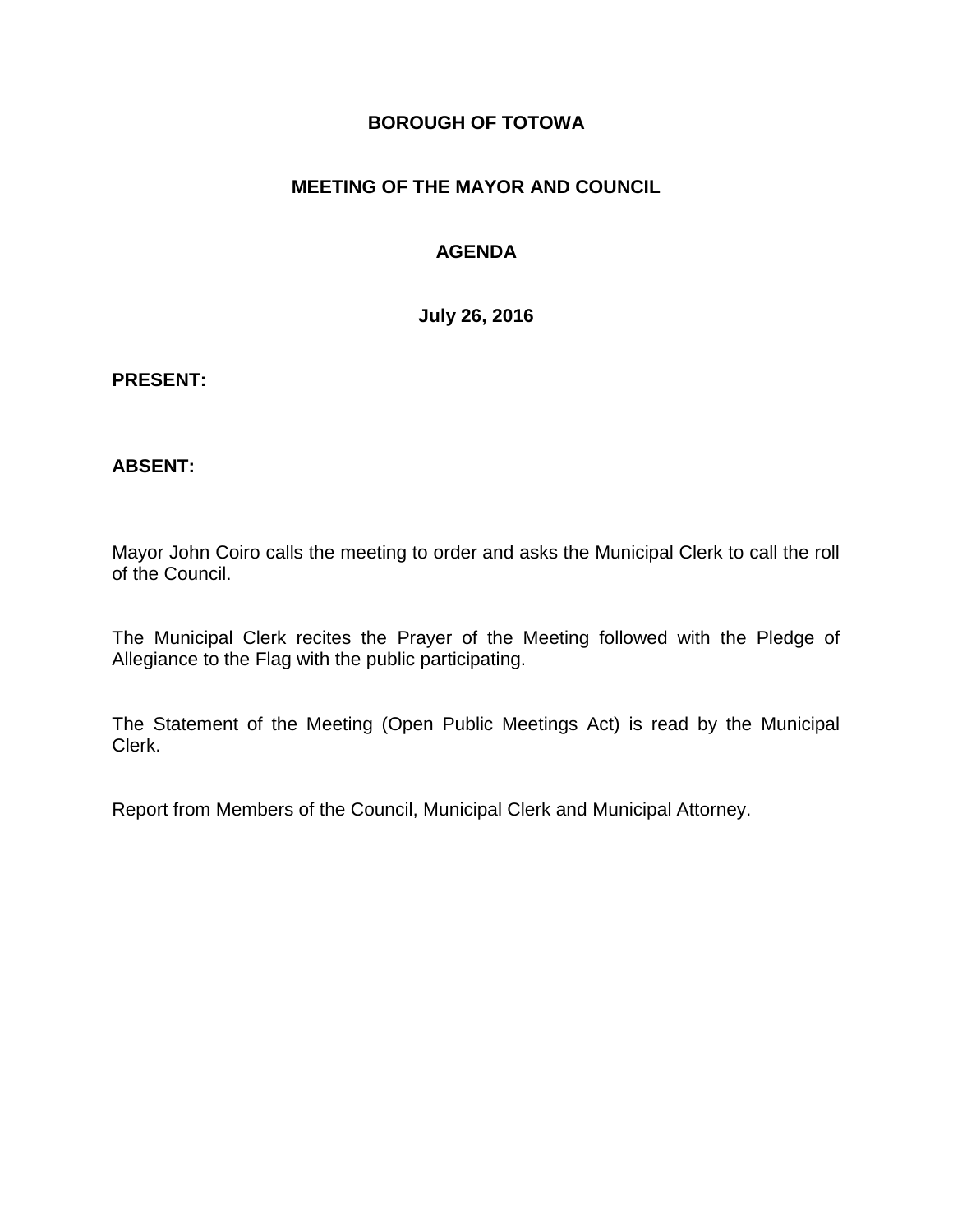Minutes of the Mayor and Council for the meeting of July 12, 2016.

### **COMMITTEE ON FINANCE: PICARELLI, D'ANGELO, FONTANELLA.**

Resolution No. 2016-16 for the payment of bills.

Resolution Of The Mayor And Borough Council Of The Borough Of Totowa In The County Of Passaic Authorizing Settlement Of The 2012, 2013, 2014 And 2015 Tax Appeals Entitled Joseph & Marie Corrado V. Borough Of Totowa, Docket Nos.: 004647- 2012; 014903-2013; 008756-2014; 010016-2015 Of The Tax Assessment Of Block 145, Lot 8.01, Known As 589 Union Boulevard In The Borough Of Totowa, Passaic County, New Jersey.

Resolution Of The Mayor And Borough Council Of The Borough Of Totowa In The County Of Passaic Authorizing Settlement Of The 2013, 2014, 2015 And 2016 Tax Appeal Entitled Ferdinell, Inc. V. Borough Of Totowa, Docket Nos.: 006968-2013; 000515-2014; 000157-2015; 003926-2016 Of The Tax Assessment Of Block 95, Lot 3, Known As Rosengren Avenue And Block 96, Lot 11, Known As 15 Masklee Court In The Borough Of Totowa, Passaic County, New Jersey.

Resolution Of The Mayor And Borough Council Of The Borough Of Totowa In The County Of Passaic Authorizing Settlement Of The 2012, 2013, 2014 And 2015 Tax Appeals Entitled R-J Realty Co. L.P. V. Borough Of Totowa, Docket Nos.: 004649-2012; 000124-2013; 001075-2014; 000706-2015 Of The Tax Assessment Of Block 170.01, Lot 1, Known As 77 West End Road In The Borough Of Totowa, Passaic County, New Jersey.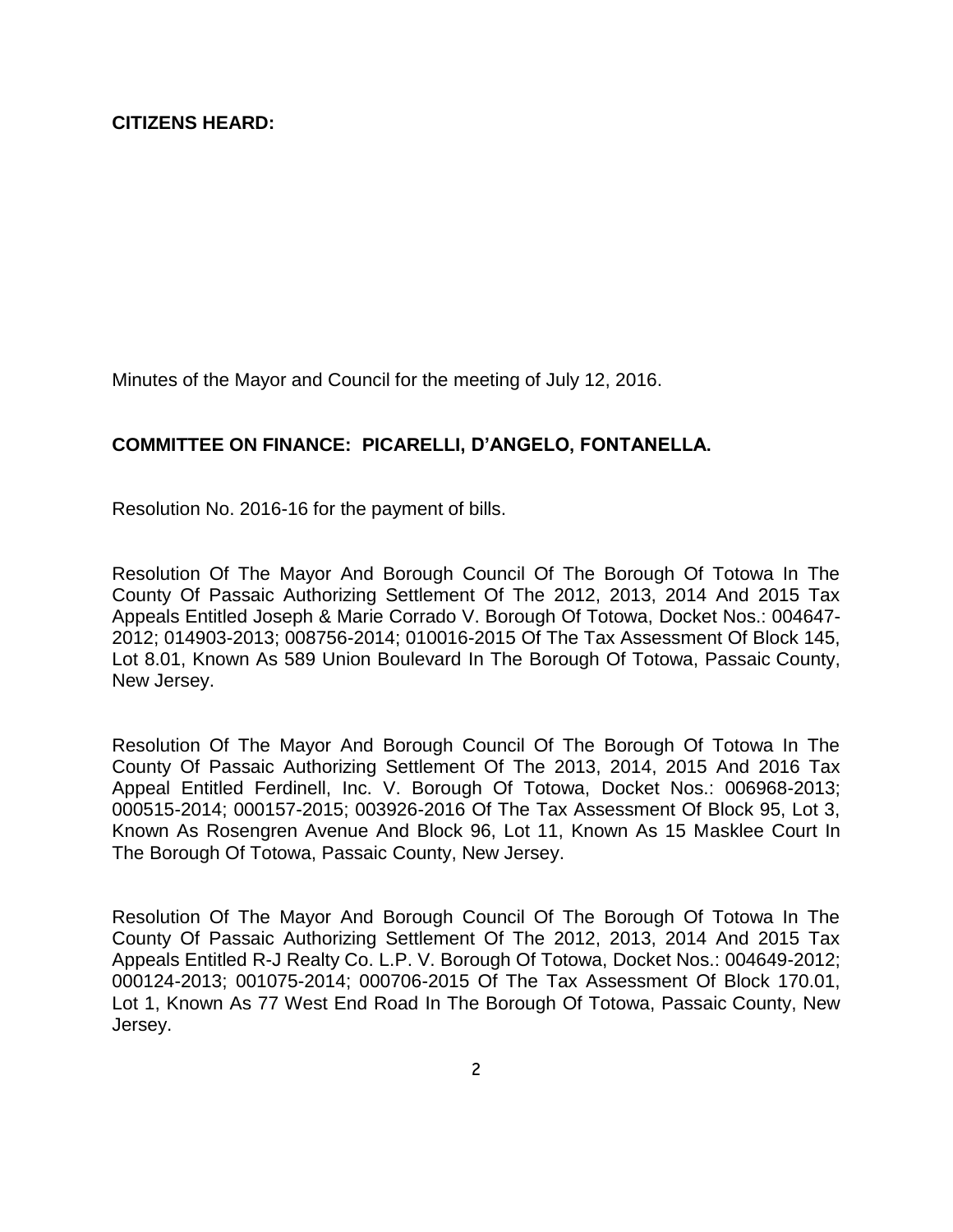Resolution Of The Mayor And Borough Council Of The Borough Of Totowa In The County Of Passaic Authorizing Settlement Of The 2009, 2010, 2011, 2012, 2013, 2014, 2015 Tax Appeals Entitled Totowa Plaza Assoc. V. Borough Of Totowa, Docket Nos: 003363-2009; 006525-2010; 003173-2011; 004653-2012; 003794-2013; 001077-2014; 000708-2015 Of The Tax Assessment Of Block 173, Lot 38, Known As 783 North Riverview Drive In The Borough Of Totowa, Passaic County, New Jersey.

Resolution Establishing A Petty Cash Fund.

Resolution Authorizing Extension Of Due Date For Payment Of 3<sup>rd</sup> Quarter 2016 Taxes.

Resolution Authorizing Reimbursement For 2015 Lighting And Garbage Removal Costs To Falls Bridge Meadows Condominium Association Pursuant To The Municipal Services Act.

Acknowledge receipt of the Report of Audit for the year ended December 31, 2015 and that the recommendations will be reviewed by the Governing Body.

#### **COMMITTEE ON PUBLIC SAFETY: PUGLISE, FONTANELLA, BUCHER.**

Approve payment of the annual garage rent for 2016 to Volunteer Fire Company No. 1 and to Riverview Park Fire Company, Inc.

#### **COMMITTEE ON PUBLIC WORKS: D'ANGELO, PUGLISE, ANDRIANI.**

Change Order No. 1 for a net decrease of \$3,018.51 and Payment Estimate No. 2 in the amount of \$90,435.37 to Smith-Sondy Asphalt Construction Co., Inc. for the Gordon Avenue Improvements.

Accept the bids for the 2015 Road Program.

Recommendation of the Engineer and resolution to award the contract to the lowest responsible bidder.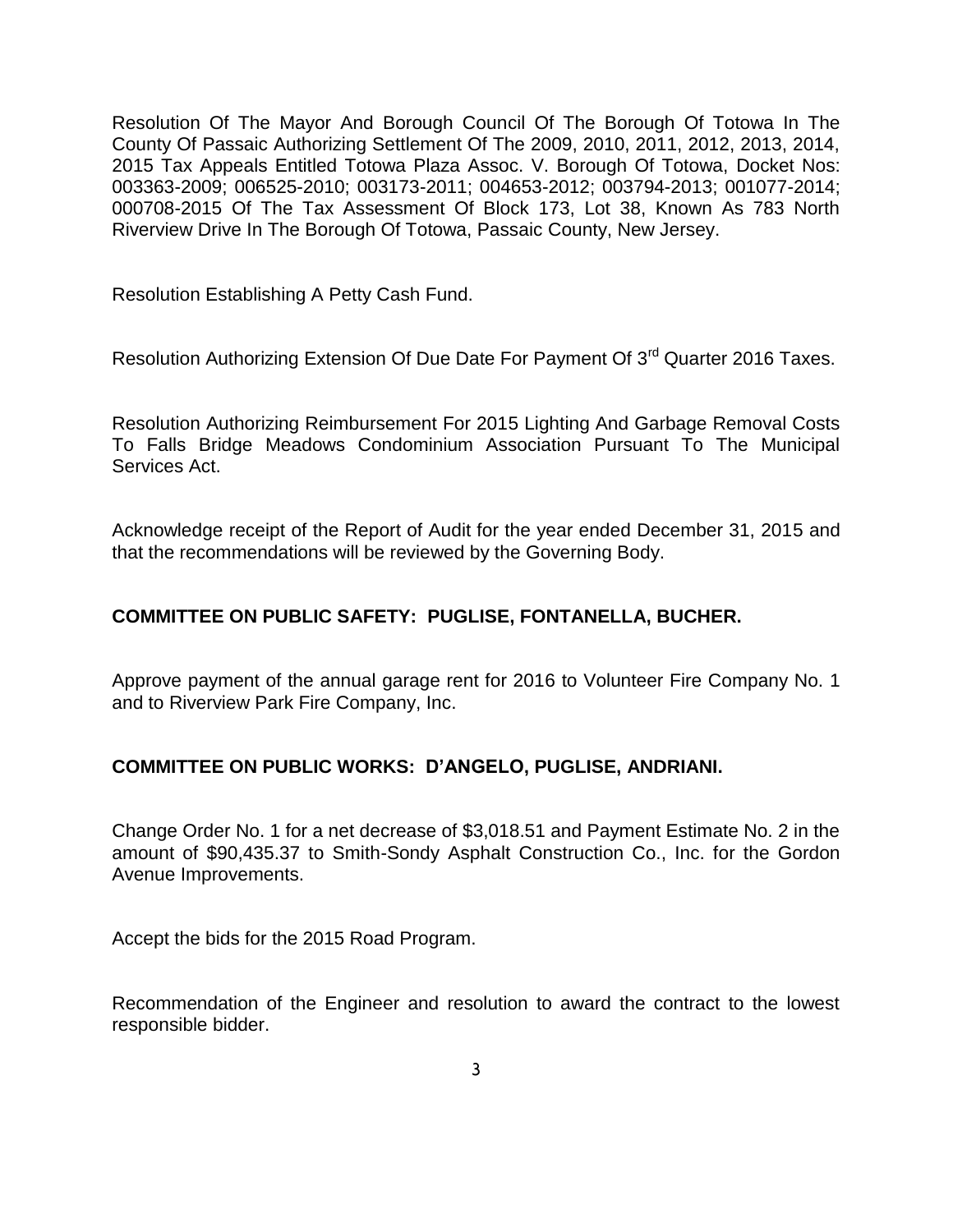Accept the bids for the Water Main Repair project.

Recommendation of the Engineer and resolution to award the contract to the lowest responsible bidder.

## **COMMITTEE ON ENG. & PUB. PROPERTY: FONTANELLA, ANDRIANI, D'ANGELO.**

Recommendation of the Committee to hire a Custodian for the Municipal Complex.

Payment Estimate No. 1 in the amount of \$37,975.00 to Aqua Infrastructure Rehabilitation Company, LLC for the Sanitary Sewer Main Rehabilitation – Phase IV.

Accept the bids for Leasing Portion of Property Identified as Lot 2, Block 170.02, Parcel "C".

Resolution Authorizing The Borough Of Totowa To Enter Into A Lease Agreement For A Portion Of Property Identified As Lot 2, Block 170.02, Parcel "C".

Resolution Authorizing An Agreement Between The Borough Of Totowa And Nasir Albarim To Encroach On A Drainage Easement.

Resolution Authorizing The Demolition Of Dwelling At 262 Totowa Road, Block 26, Lot 2.

Resolution Authorizing The Purchase And Installation Of New Carpet For The Court Office And Building Department Office In The Municipal Complex.

Letter from the Dey Hill Neighbors requesting permission to have a Block Party on Battle Ridge Trail from Dey Hill Trail south to the cul-de-sac on Saturday, September 24, 2016 (rain date: Sunday, September 25, 2016).

Street Closing Authorized By The Mayor.